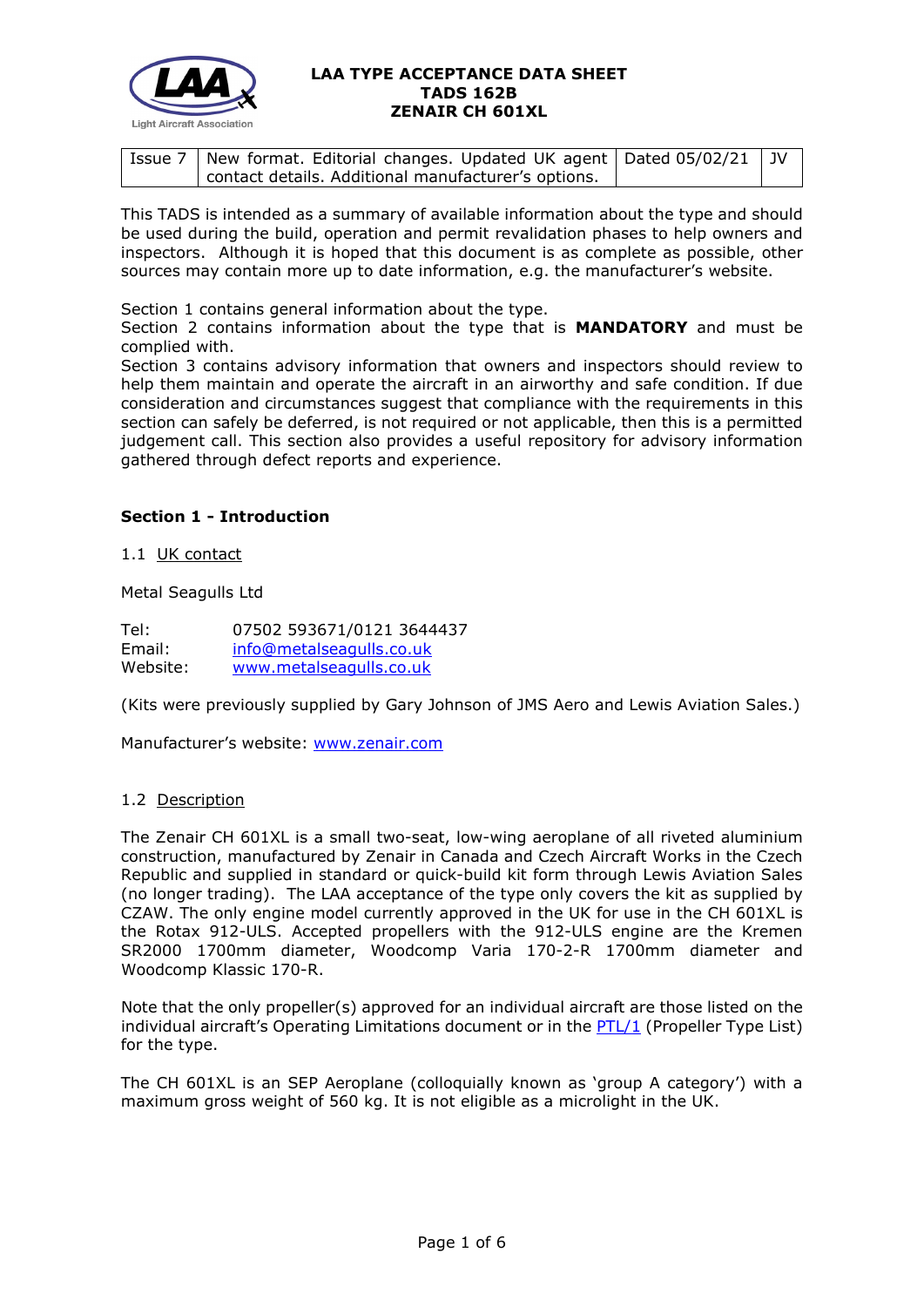

# **Section 2 – Mandatory information for owners, operators and inspectors**

At all times, responsibility for the maintenance and airworthiness of an aircraft rests with the owner. A Condition of a Permit to Fly requires that: *"the aircraft shall be maintained in an airworthy condition".* 

#### 2.1 Fast Build Kit 51% Compliance

The technical leaflet TL 1.11 shows the contents of the accepted fast build kit. Note that it is essential that the fuselage turtle-decks and the closing skins for all flying surfaces are supplied in un-rivetted condition so that the inspector is able to inspect the 'open' assemblies and so that the builder is tasked with riveting these skins in place as part of the 'major portion' requirements.

# 2.2 Build Manual

Drawings – CZAW supplied version of Zenair CH 601XL drawings Construction Manual 'Building your own Zenair CH 601XL'

#### 2.3 Build Inspections

Build inspection schedule 2 (metal aircraft). Inspector approval codes A-A, A-M or K. Inspector signing off final inspection also requires 'first flight' endorsement.

# 2.4 Flight Manual

None available, but see 'Flight Testing of Zenair CH601XL' by Barry Tempest.

# 2.5 Mandatory Permit Directives

Applicable specifically to this aircraft type:

[2008-006R1](http://www.lightaircraftassociation.co.uk/engineering/TADs/162B/MPD2008-006R1.pdf) Structural integrity (MOD/162B/004 is the fix for this MPD, see below)

Also check the LAA website for MPDs that are non-type specific [\(TL2.22\)](http://www.lightaircraftassociation.co.uk/engineering/TechnicalLeaflets/Operating%20An%20Aircraft/TL%202.22%20non-type%20specific%20MPDs.pdf).

#### 2.6 LAA Required Modifications (including LAA issued AILs, SBs, etc)

Two modifications were required by the LAA for acceptance of the type in the UK:

| MOD/162B/001 |                                        |  |  | Full span elevator trim tab 890 mm long (was 416 mm). CZAW |
|--------------|----------------------------------------|--|--|------------------------------------------------------------|
|              | drawing 6-T-6CZ refers                 |  |  |                                                            |
| MOD/162B/002 |                                        |  |  | Elevator bias spring per CZAW drawing 6-BO-4CZ             |
|              | (subsequently deleted by MOD/162B/004) |  |  |                                                            |

The following mandatory bulletins have also been issued by LAA:

[MOD/162B/003](http://www.lightaircraftassociation.co.uk/engineering/TADs/162B/MOD162B003.pdf) Engine frame cracking problems - inspection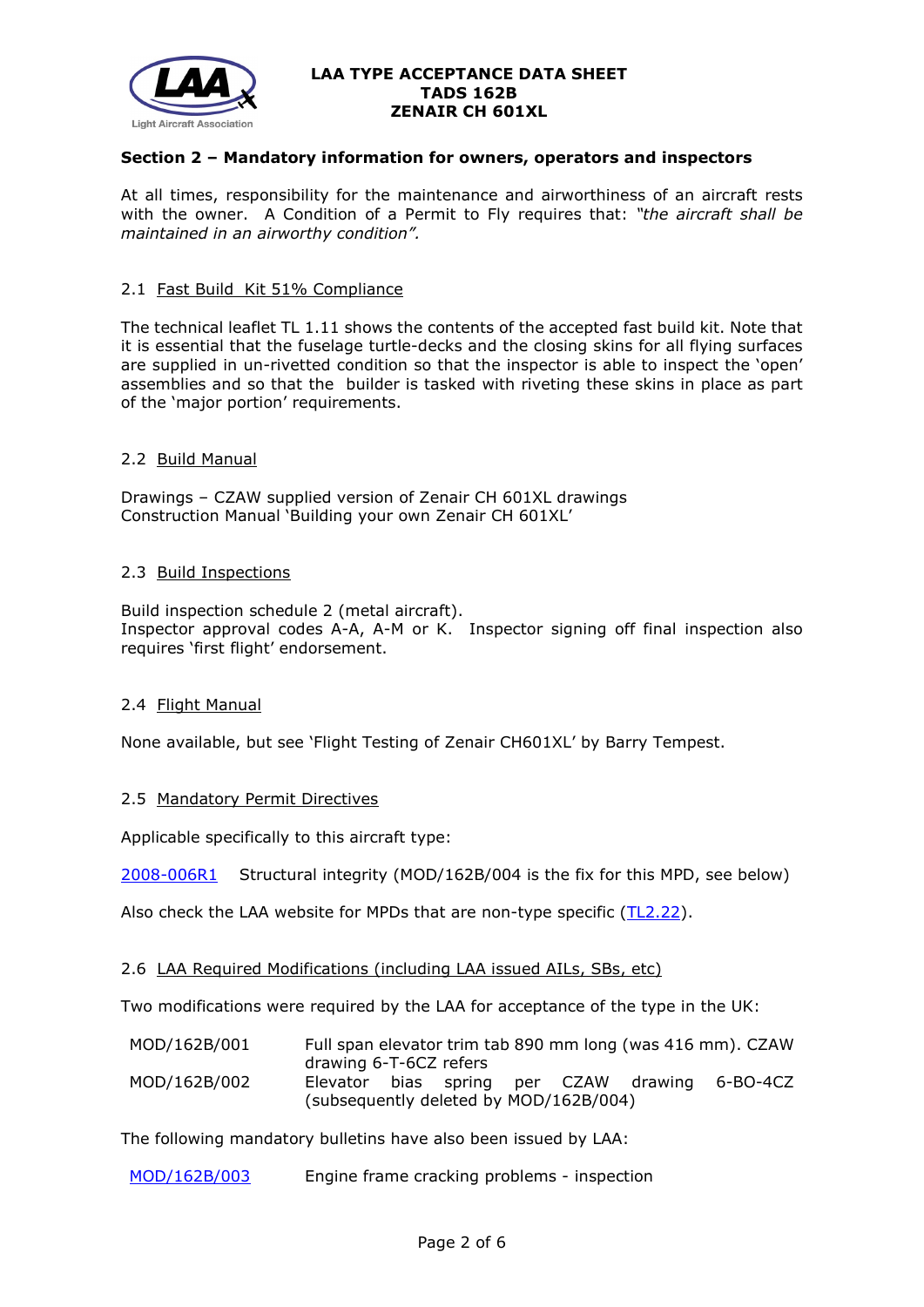

[MOD/162B/004](http://www.lightaircraftassociation.co.uk/engineering/TADs/162B/MOD162B004.pdf) Addition of aileron mass balances, wing attachment reinforcements, reduced elevator trim range, removal of elevator bias spring, reduction of cg range and introduction of max zero fuel weight and additional warning placards [MOD/PROP/04-005](http://www.lightaircraftassociation.co.uk/engineering/TADs/162B/MODPROP04005.pdf) Mandatory change to Woodcomp Klassic Propellers to replace any blades prior to serial number 600 [MOD/162/008](http://www.lightaircraftassociation.co.uk/engineering/TADs/162B/MOD162008.pdf) Zenair 601 fuel cocks (Andair fuel cock to be fitted if stops or detents not satisfactory with existing fuel cock)

Letter to owners dated 5.11.03 stating that a vapour return line must be fitted to the fuel system if unleaded Mogas fuel is to be used. This returns the excess fuel and vapour to one of the two fuel tanks. Returning it to the fuel supply pipe downstream of the tank outlet is not acceptable.

2.7 Additional engine operating limitations to be placarded or shown by instrument markings

Notes:

- Refer to the engine manufacturer's latest documentation for the definitive parameter values and recommended instruments.
- Where an instrument is not fitted, the limit need not be displayed.

With Rotax 912-ULS engine:

Maximum CHT: 135°C Max Coolant Temp: 120°C (with 50/50 Glycol/water coolant) Oil Temp Limits: 50°C to 130°C (Normal 90-110°C) Oil Pressure: 2-5 Bar Minimum Fuel Pressure: 0.15 bar

2.8 Control surface deflections

| Ailerons     | Up: $11.5^{\circ}$ ±1°        |  |  |  |  |
|--------------|-------------------------------|--|--|--|--|
|              | Down: 11.5° ±1°               |  |  |  |  |
| Elevators    | Up: 27-35°                    |  |  |  |  |
|              | Down: 25-30° (total 52-62°)   |  |  |  |  |
| Elevator tab | Up: 30°                       |  |  |  |  |
|              | Down: 30°                     |  |  |  |  |
| Rudder       | Left: $21^\circ \pm 1^\circ$  |  |  |  |  |
|              | Right: 21° ±1° (total 40-44°) |  |  |  |  |
| Flap         | Down: 23-24° (not 29-31° as   |  |  |  |  |
|              | shown on drawings)            |  |  |  |  |

# 2.9 Operating Limitations and Placards

(Note that the wording on an individual aircraft's Operating Limitations document takes precedence, if different.)

- 1. Maximum number of occupants authorised to be carried: Two
- 2. The aircraft must be operated in compliance with the following operating limitations, which shall be displayed in the cockpit by means of placards or instrument markings: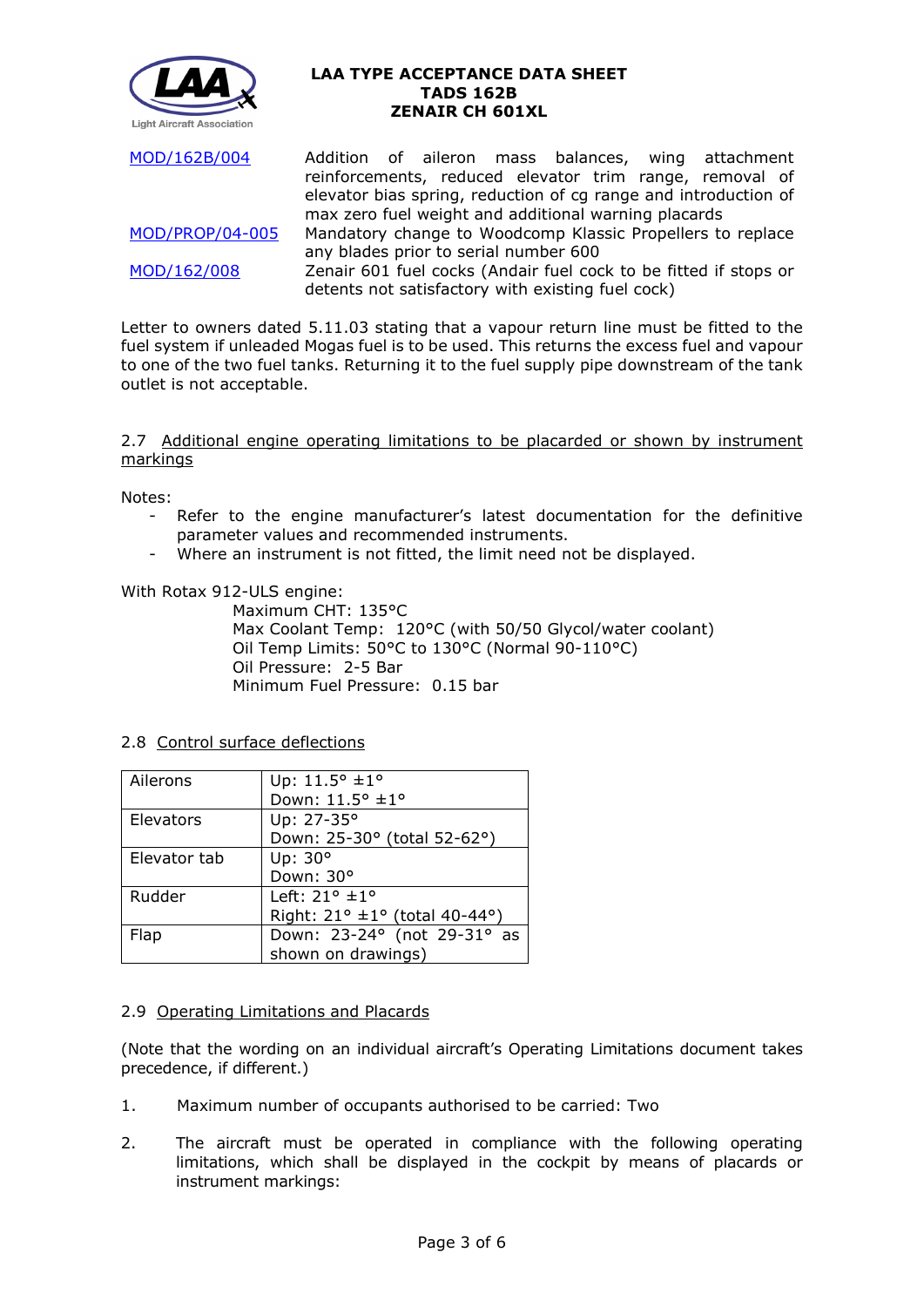

- 2.1 Aerobatic Limitations Aerobatic manoeuvres are prohibited. Intentional spinning is prohibited.
- 2.2 Loading Limitations Maximum Total Weight Authorised: 560 kg CG Range: 300 mm to 455 mm aft of datum point Datum Point is: the leading edge of the wing at the root Maximum loaded weight, excluding fuel and wing baggage: 494 kg
- 2.3 Engine Limitations Maximum Engine RPM: 5800 Maximum continuous engine RPM: 5500
- 2.4 Airspeed Limitations Maximum Indicated Airspeed ( $V_{NE}$ ): 140 knots Max Indicated Airspeed Flaps Extended: 65 knots Maximum Indicated Airspeed, Rough Air (VNO): 90 knots
- 2.5 Other Limitations The aircraft shall be flown by day and under Visual Flight Rules only. Smoking in the aircraft is prohibited.

Additional Placards:

"Occupant Warning - This Aircraft has not been Certificated to an International Requirement"

A fireproof identification plate must be fitted to fuselage, engraved or stamped with aircraft's registration letters.

The following warning placards must be fitted in the cockpit in full view of the pilot: "To avoid exceeding aft centre of gravity limit of 455 mm AOD, particularly when flown with two crew, minimum weight of baggage may be carried in rear baggage compartment, typically less than 5 kg. Heavy baggage must be carried in wing baggage lockers."

"The aircraft demonstrates a strong nose-down pitch when the flaps are lowered, which the elevator trimmer is not powerful enough to trim out. With full flaps, it may be necessary to hold a rearward stick force of approximately 6-10 lbs to maintain the desired attitude & speed."

"This aircraft has light stick forces in pitch and particular care is required to avoid inadvertently overstressing it when manoeuvring at airspeeds above Va (86 KIAS)"

If Woodcomp Varia propeller installed, cockpit placard to be fitted, worded as follows:

"NO COARSE PITCH STOP FITTED. DO NOT OPERATE BEYOND 15 TURNS FROM FULL FINE PITCH"

2.10 Maximum permitted empty weight

Maximum empty weight: 375 kg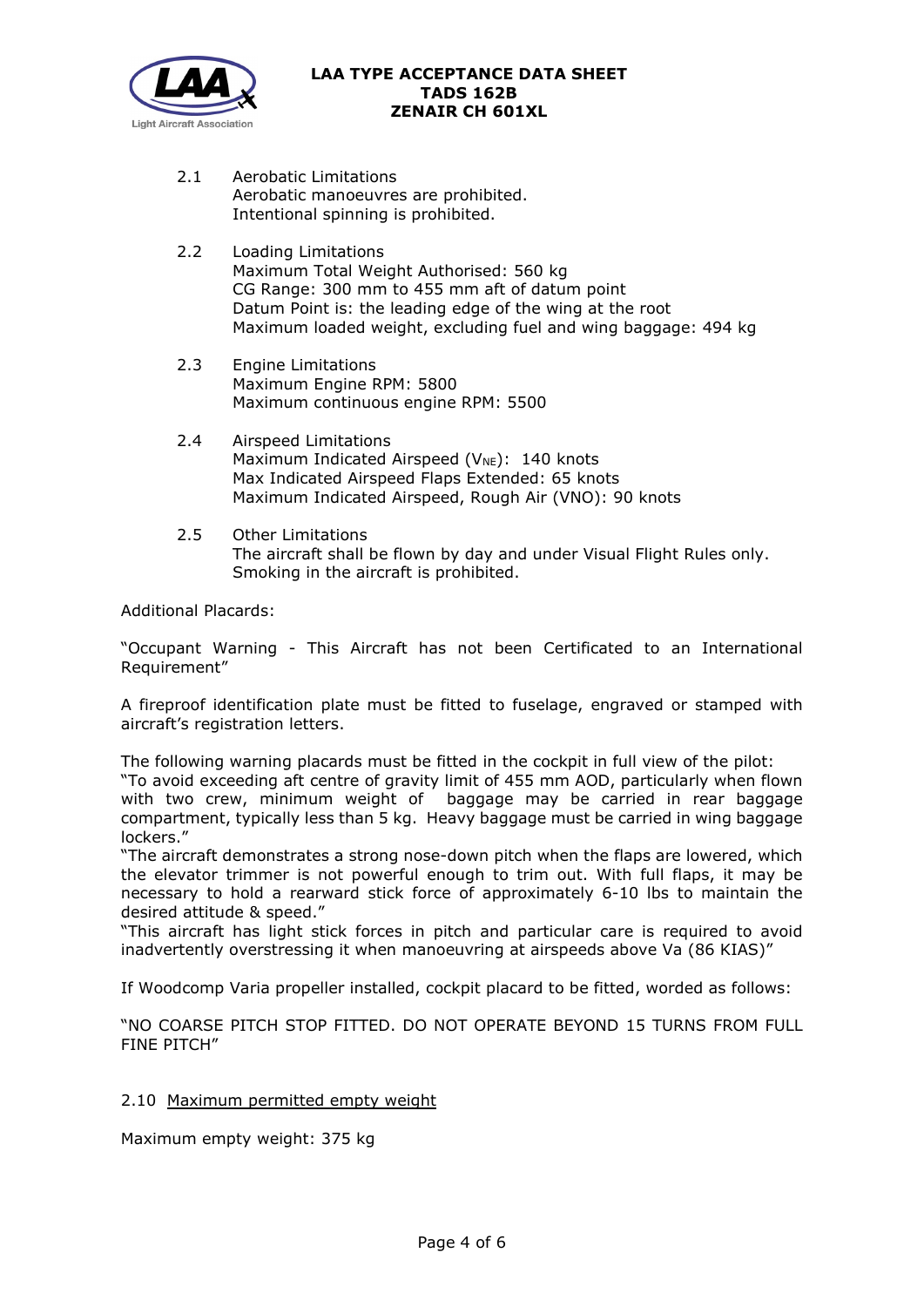

# **Section 3 – Advice to owners, operators and inspectors**

# 3.1 Maintenance Manual

A customised version of the LAA Generic Maintenance Schedule may be used. Further information on maintenance schedules can be found in the [Aircraft Maintenance](http://www.lightaircraftassociation.co.uk/engineering/Maintenance/Aircraft_Maintenance.html) section of the LAA website.

# 3.2 Manufacturer's/Standard Options

- 6-WO-1CZ Landing lamp
- 6-BO-1CZ Optional installations
- 6-BO-3CZ Dual rudder pedals and brakes
- 6-CO-1CZ Canopy lock
- 6-EO-10CZ Adjustable prop control
- 6-GO-1CZ Optional wheel fairings
- 6-GO-2CZ Tailwheel Undercarriage Option
- 6-EO-3CZ Woodcomp Varia propshaft extension
- 6-EO-4CZ Propshaft Extension
- 6-GO-3CZ Fibreglass undercarriage mounting and fuselage stiffeners
- 6-GO-4CZ Fibreglass undercarriage mounting and fuselage stiffeners
- 6-GO-5CZ Fuselage skin stiffeners
- 6-TO-1CZ Optional aileron trim
- 6-LRO-1 Wheel fairings
- 6-WFO-1 Wheel fairings
- 6-PH-1 Piano hinged ailerons
- 6-WLO-1 Wing locker
- 6-XN-24 Dual stick
- 6-NSO-1 Rudder position light

# 3.3 Manufacturer's Information (including Service Bulletins, Service Letters, etc)

In the absence of any over-riding LAA classification, inspections and modifications published by the manufacturer should be satisfied according to the recommendation of the manufacturer. It is the owner's responsibility to be aware of and supply such information to their Inspector.

Nil known for airframe. Zenair's newsletter 'Zenair News' provides advice on building and operating Zenairs of all kinds, but Zenair have not promulgated service bulletins.

# 3.4 Special Inspection Points

- Elimination of undue friction in rudder control system and nosewheel steering. In order for the rudder to self-centre in flight and for the aircraft to meet normal directional stability requirements, it is essential to avoid undue friction in the rudder controls. This involves attention to the lubrication of the system, avoiding over-tight fits and the correct setting up of the rudder cable tensions, which should be carried out with the aircraft jacked up so that the nosewheel is off the ground to simulate the flight case.
- Elimination of undue friction in the elevator control system. In order to achieve positive pitch stability is important to avoid undue friction in the elevator controls. This is achieved through proper attention to lubrication, avoiding over-tight fits and correct elevator cable tensions.
- The throttle spring on the carburettor must be adjusted so that the system does not have a strong tendency to spring to 'full throttle' when the throttle knob is released, or require a strong pull to keep it in the closed position.